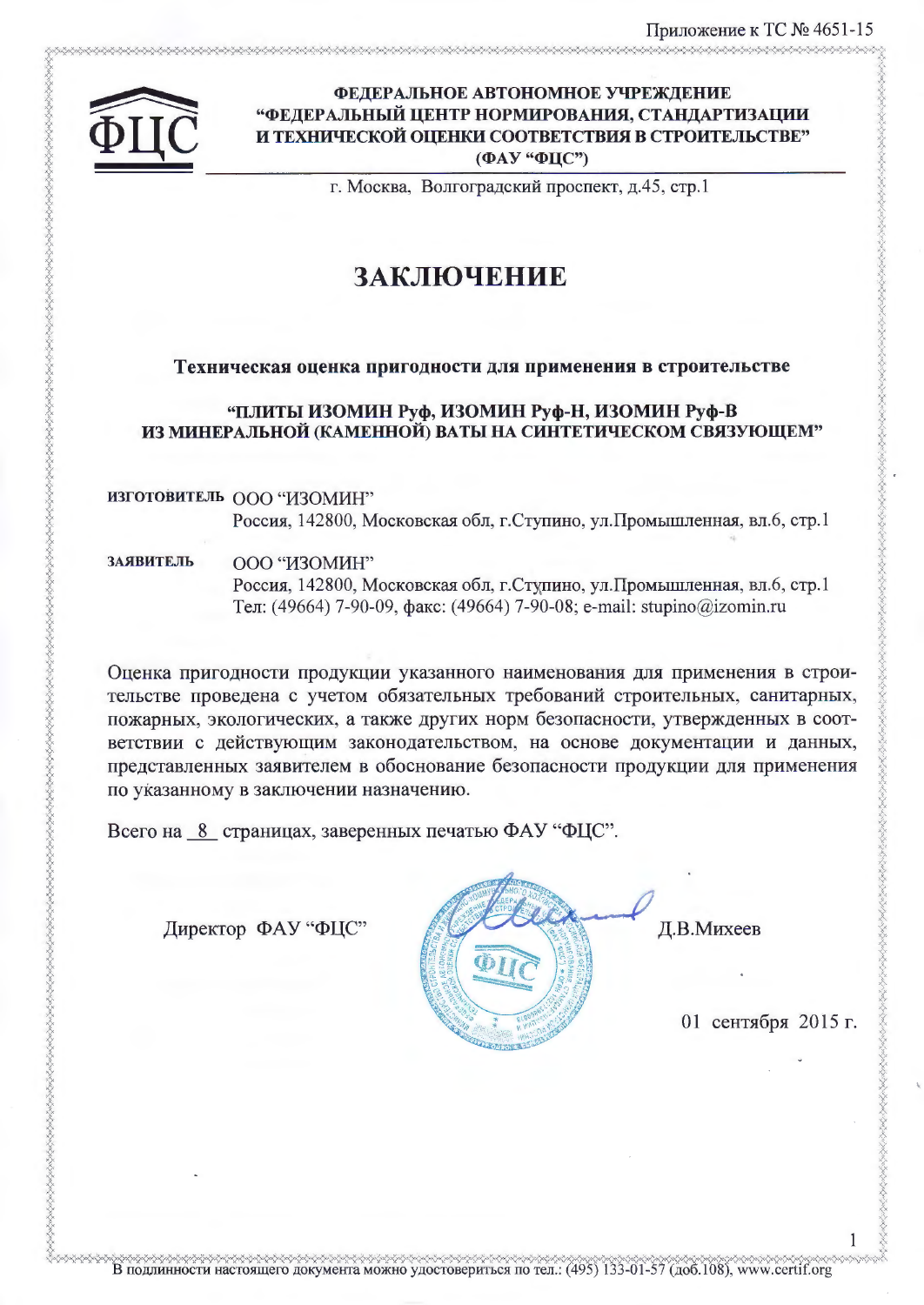### 1. ОБЩИЕ ПОЛОЖЕНИЯ

1.1. Объектом настоящего заключения (техническая оценка или ТО) являются плиты ИЗОМИН Руф, ИЗОМИН Руф-Н, ИЗОМИН Руф-В из минеральной (каменной) ваты на синтетическом связующем (далее - плиты или продукция), изготавливаемые и поставляемые ООО "ИЗОМИН" (Московская обл., г. Ступино).

1.2. ТО содержит:

назначение и область применения продукции;

принципиальное описание продукции, позволяющее проведение ее идентификации;

основные технические характеристики и свойства продукции, характеризующие безопасность, надежность и эксплуатационные свойства продукции;

дополнительные условия по контролю качества производства продукции;

выводы о пригодности и допускаемой области применения продукции.

1.3. В заключении подтверждаются характеристики продукции, приведенные в документации изготовителя, которые могут быть использованы при разработке проектной документации на строительство зданий и сооружений.

1.4. Вносимые изготовителем продукции изменения в документацию по производству продукции отражаются в обосновывающих материалах и подлежат технической оценке, если эти изменения затрагивают приведенные в заключении данные.

Заключение может быть дополнено и изменено также по инициативе ФАУ "ФЦС" при появлении новой информации, в т.ч. научных данных.

1.5. Заключение не устанавливает авторских прав на описанные в обосновывающих материалах технические решения. Держателем подлинника технического свидетельства и обосновывающей документации является заявитель.

1.6. Заключение составлено на основе рассмотрения материалов, представленных заявителем, технологической документации изготовителя, содержащей основные правила производства продукции, а также результатов проведенных расчетов, испытаний и экспертиз и других обосновывающих материалов, которые были использованы при подготовке заключения и на которые имеются ссылки. Перечень этих материалов приведен в разделе 6 заключения.

#### 2. ПРИНЦИПИАЛЬНОЕ ОПИСАНИЕ, НАЗНАЧЕНИЕ И ОБЛАСТЬ ПРИМЕНЕНИЯ ПРОДУКЦИИ

2.1. Плиты представляют собой изделия в форме прямоугольного параллеленипеда из волокон минеральной (каменной) ваты, скрепленных между собой отвержденным связующим.

2.2. Размеры и характеристики плит.

2.2.1. Плотность и размеры плит, а также предельные отклонения от них приведены в табл.1.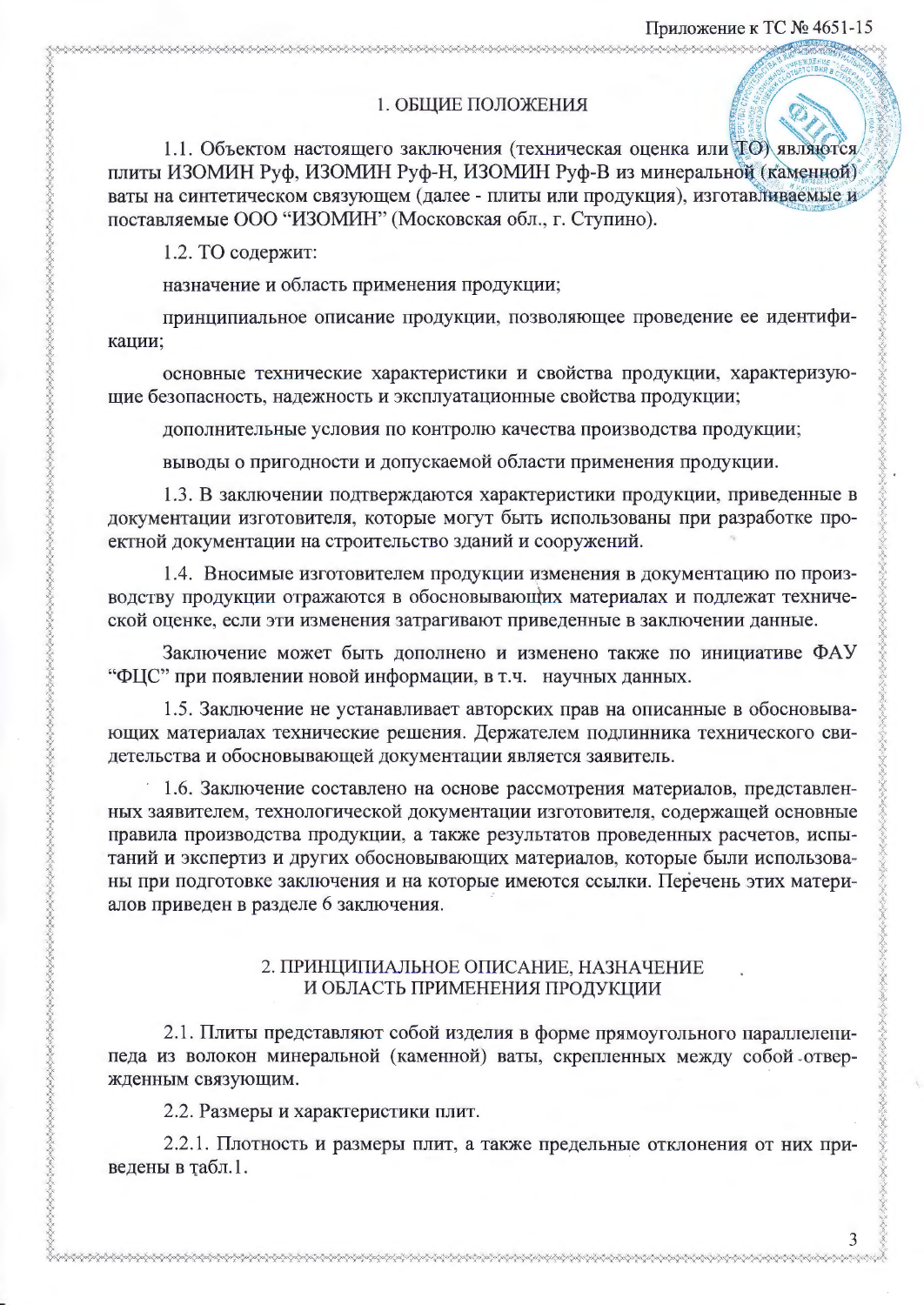### Приложение к ТС № 4651-15

**Subabada Sababababada da Sababada Sababada Sababada** 

| Таблица Т    |                  |                                                   |                |                        |                          |
|--------------|------------------|---------------------------------------------------|----------------|------------------------|--------------------------|
|              | Плотность,       | Размеры номинальные*) и предельные отклонения, мм |                |                        | Обозначения НД на        |
| Марка        | $KT/M^3$         | Длина                                             | Ширина         | Толщина**)             | методы контроля          |
| ИЗОМИН Руф   | 140 $(\pm 10\%)$ | $1000;1200 (\pm 5)$                               | 400; 500; 1000 | $40 \div 150 (+3, -2)$ |                          |
|              |                  |                                                   | $(\pm 2)$      | с интервалом 10        | <b>FOCT 17177</b>        |
| ИЗОМИН Руф-Н | $110 (\pm 10\%)$ | $1000;1200 (\pm 5)$                               | 400; 500; 1000 | $40\div 200$ (+3, -2)  | ГОСТ EN 1602-2011        |
|              |                  |                                                   | $(\pm 2)$      | с интервалом 10        | <b>FOCT EN 822 -2011</b> |
| ИЗОМИН Руф-В | $180 (\pm 10\%)$ | $1000;1200 (\pm 5)$                               | 400; 500; 1000 | $30 \div 100 (+3, -2)$ | <b>FOCT EN 823-2011</b>  |
|              |                  |                                                   | $(\pm 2)$      | с интервалом 10        |                          |

\* - по согласованию с потребителем допускается изготовление плит других размеров.

\*\*) - измерение толщины плит, в т.ч. для определения плотности, осуществляется под удельной нагрузкой 250 (±5) Па.

2.2.2. Заявленные отклонения от прямоугольности не превышают 5 мм/м (определяются по ГОСТ EN 824-2011).

2.2.3. Заявленные отклонения от плоскостности не превышают 6 мм (определяются по ГОСТ EN 825-2011).

2.2.4. Разность длин диагоналей и разнотолщинность плит не превышает 3 мм.

2.3. Теплотехнические характеристики плит (декларируются изготовителем) приведены в табл. 2.

|  |  |  | Габлица 2 |  |  |
|--|--|--|-----------|--|--|
|--|--|--|-----------|--|--|

| Наименование показателя,                                                                                                                                            | Заявленные значения для плит марок | Обозначения    |                |                           |  |
|---------------------------------------------------------------------------------------------------------------------------------------------------------------------|------------------------------------|----------------|----------------|---------------------------|--|
| ед. изм.                                                                                                                                                            | ИЗОМИН Руф                         | ИЗОМИН РуФ-Н   | ИЗОМИН Руф-В   | НД на методы<br>контроля  |  |
| Теплопроводность при (283±1)К,<br>$\lambda_{10}$ , $Br/(M·K)$ ,<br>не более                                                                                         | 0,038                              | 0,039          | 0,039          | ГОСТ 7076                 |  |
| Теплопроводность при (298±1)К,<br>$\lambda_{25}$ , Вт/(м·К), не более                                                                                               | 0.039                              | 0,040          | 0,041          | <b>ГОСТ 7076</b>          |  |
| Расчетные значения теплопровод-<br>ности при условиях эксплуатации<br>А и Б по СП 50.13330.2012,<br>$Br/(M·K)$ , не более:<br>$\lambda_A$<br>$\Lambda$ <sub>5</sub> | 0,042<br>0,046                     | 0,042<br>0,046 | 0,044<br>0,048 | СП 23-101-2004,<br>прил.Е |  |

2.4. Плиты ИЗОМИН Руф, ИЗОМИН Руф-Н и ИЗОМИН Руф-В предназначены для тепловой изоляции в покрытиях из железобетона или металлического настила с кровельным ковром из рулонных и мастичных материалов, в т.ч. с ковром без выравнивающих цементно-песчаных стяжек.

2.5. Основное назначение плит в зависимости от марки указано в табл.3.

Таблина 3

| Марка плиты  | Основное назначение                                                                                                                                                                                                  |
|--------------|----------------------------------------------------------------------------------------------------------------------------------------------------------------------------------------------------------------------|
| ИЗОМИН Руф   | Однослойная изоляция кровель                                                                                                                                                                                         |
| ИЗОМИН Руф-Н | Нижний слой при двухслойном выполнении теплоизоляции кровель<br>Средний слой в конструкциях звукопоглощающих облицовок и акустических экранов<br>для снижения шума в зданиях всех типов и шума транспортных потоков. |
| ИЗОМИН Руф-В | Верхний слой при двухслойном выполнении теплоизоляции кровель                                                                                                                                                        |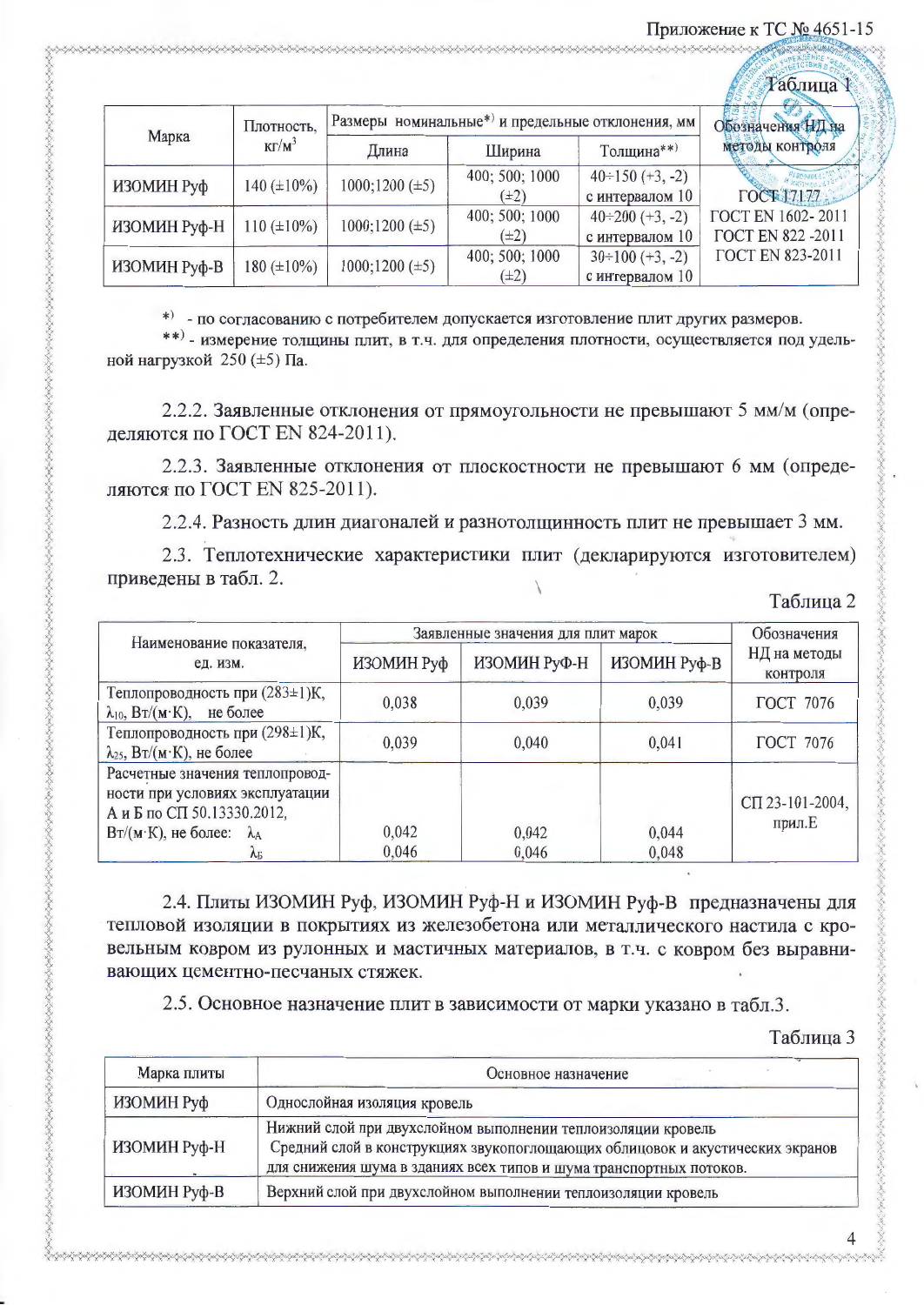## 3. ПОКАЗАТЕЛИ И ПАРАМЕТРЫ. ХАРАКТЕРИЗУЮЩИЕ НАДЕЖНОСТЬ И БЕЗОПАСНОСТЬ ПРОДУКЦИИ

3.1. Для изготовления плит применяется минеральная (каменная) вата с температурой плавления (спекания) волокон не ниже 1000°С, соответствующая показателям, приведенным в табл. 4.

#### Таблица 4

| Наименование показателя                                     | Установленное<br>значение | Обозначения НД<br>на методы контроля                  |
|-------------------------------------------------------------|---------------------------|-------------------------------------------------------|
| Модуль кислотности, не менее                                | 1,9                       | ГОСТ 2642.3, ГОСТ 2642.4,<br>ГОСТ 2642.7, ГОСТ 2642.8 |
| Водостойкость (рН), не более                                | 3,5                       | <b>ГОСТ 4640</b>                                      |
| Средний диаметр волокна, мкм                                | $3 \div 6$                | <b>ГОСТ 17177</b>                                     |
| Содержание неволокнистых включений,<br>% по массе, не более | 4,5                       | <b>ГОСТ 4640</b>                                      |

#### 3.2. Физико-механические показатели плит приведены в табл.5.

NANAN NANAN NANAN NANAN NANAN NANAN NANAN NANAN NANAN NANAN NANAN NANAN NANAN NANAN NANAN NANAN NANAN NANAN NANAN NANAN NANAN NANAN NANAN NANAN NANAN NANAN NANAN NANAN NANAN NANAN NANAN NANAN NANAN NANAN NANAN NANAN NANAN

Таблица 5

| Наименование показателя,                                                                            | Заявленные значения для плит марок |                                      |     | Обозначения НД на                  |
|-----------------------------------------------------------------------------------------------------|------------------------------------|--------------------------------------|-----|------------------------------------|
| ед. изм.                                                                                            |                                    | ИЗОМИН Руф ИЗОМИН Руф-Н ИЗОМИН Руф-В |     | методы контроля                    |
| Прочность на сжатие при 10%-<br>ной относительной деформации,<br>кПа, не менее                      | 45                                 | 25                                   | 60  | <b>FOCT EN 826-2011</b>            |
| Предел прочности при растяже-<br>нии перпендикулярно к лицевым<br>поверхностям, кПа, не менее       | 10                                 | 5                                    | 15  | ГОСТ EN 1607-2011                  |
| Сосредоточенная сила при задан-<br>ной абсолютной деформации<br>(деформация 5 мм), Н, не менее      | 225                                | 125                                  | 300 | <b>FOCT EN 12430-2011</b>          |
| Водопоглощение при кратковре-<br>менном и частичном погружении,<br>$\kappa \Gamma / M^2$ , не более | 1,0                                | 1,0                                  | 1,0 | ГОСТ EN 1609-2011                  |
| Содержание органических ве-<br>ществ, % по массе, не более                                          | 4,5                                | 4,0                                  | 4,5 | ГОСТ 31430-2011<br>(EH 13820:2003) |
| Паропроницаемость, мг/м·ч·Па<br>(справочное значение)                                               | 0,3                                | 0,3                                  | 0,3 | ГОСТ 25898-2012                    |

3.3. По Техническому регламенту о требованиях пожарной безопасности (№ 123-ФЗ от 22.07.2008) плиты относятся к классу пожарной опасности КМ0: негорючие материалы (НГ по ГОСТ 30244-94).

3.4. В соответствии с НРБ-99 по содержанию естественных радионуклидов плиты относятся к 1-му классу строительных материалов.

3.5. Условия применения плит для конкретных случаев устанавливаются в проектной документации на строительство объектов с учетом требований действующих нормативных документов.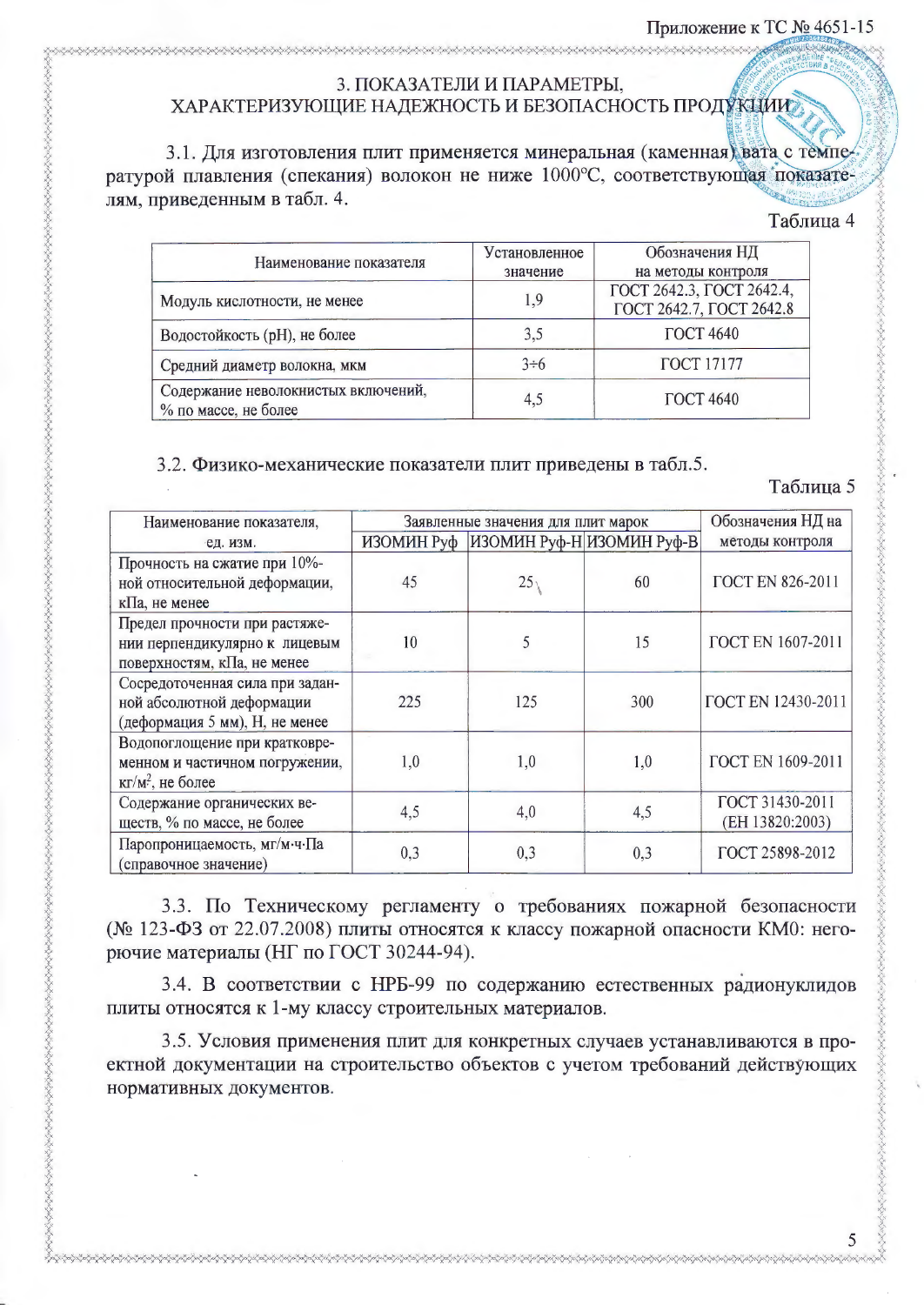# 4. ДОПОЛНИТЕЛЬНЫЕ УСЛОВИЯ ПРОИЗВОДСТВА, ПРИМЕНЕНИЯ И СОДЕРЖАНИЯ, КОНТРОЛЯ КАЧЕСТВА

4.1. Изготовление плит осуществляется в соответствии с технологическим ре гламентом, утвержденным в установленном порядке.

4.2. Минеральная (каменная) вата для изготовления плит производится из сырьевой смеси, состоящей преимущественно из изверженных горных пород.

4.3. В качестве связующего при производстве плит применяют композиции, состоящие из водорастворимых синтетических смол, модифицирующих, гидрофобизирующих, обеспыливающих и других добавок.

4.4. Нормативными документами изготовителя предусмотрен выпуск плит однородной структуры. В плитах не допускается наличие расслоений, разрывов, пустот, посторонних включений, сгустков связующего, непропитанных участков.

4.5. Предусмотренная нормативными документами изготовителя упаковка в полимерную пленку обеспечивает защиту плит от внешних воздействий и сохранение заявленных технических характеристик в течение установленного изготовителем гарантийного срока.

4.6. В случае, если предполагается длительное (более 3-х месяцев) хранение плит вне крытых складов, рекомендуется дополнительная упаковка поддонов с плитами в полимерную пленку, защищающую от ультрафиолетового излучения.

4.7. При транспортировании и хранении принимаются меры для предотвращения механических повреждений и увлажнения плит.

4.8. Контроль качества плит осуществляется в соответствии с периодичностью и процедурами, установленными в нормативной документации изготовителя.

4.9. При двухслойном выполнении изоляции плиты наружного и внутреннего слоев устанавливают со смещением по вертикали и горизонтали относительно друг друга для перекрытия стыков.

4.10. Конструктивными решениями кровель должно предотвращаться накопление влаги (дождевой, талой) на поверхности теплоизоляционного слоя.

4.11. При применении плит должны соблюдаться правила охраны труда и техники безопасности, установленные СНиП 12-03-2001, СНиП 12-04-2002 и другими нормативными документами.

## 5. ВЫВОДЫ

5.1. Плиты ИЗОМИН Руф, ИЗОМИН Руф-Н, ИЗОМИН Руф-В из минеральной (каменной) ваты на синтетическом связующем, выпускаемые ООО "ИЗОМИН", пригодны для применения в качестве тепловой изоляции в покрытиях из железобетона или металлического настила с кровельным ковром из рулонных и мастичных материалов, в т.ч. с ковром без выравнивающих цементно-песчаных стяжек при новом строительстве, реконструкции, реставрации, капитальном и текущем ремонте зданий и сооружений различного назначения при условии, что характеристики и условия применения нлит соответствуют принятым в настоящем техническом заключении и в обосновывающих материалах.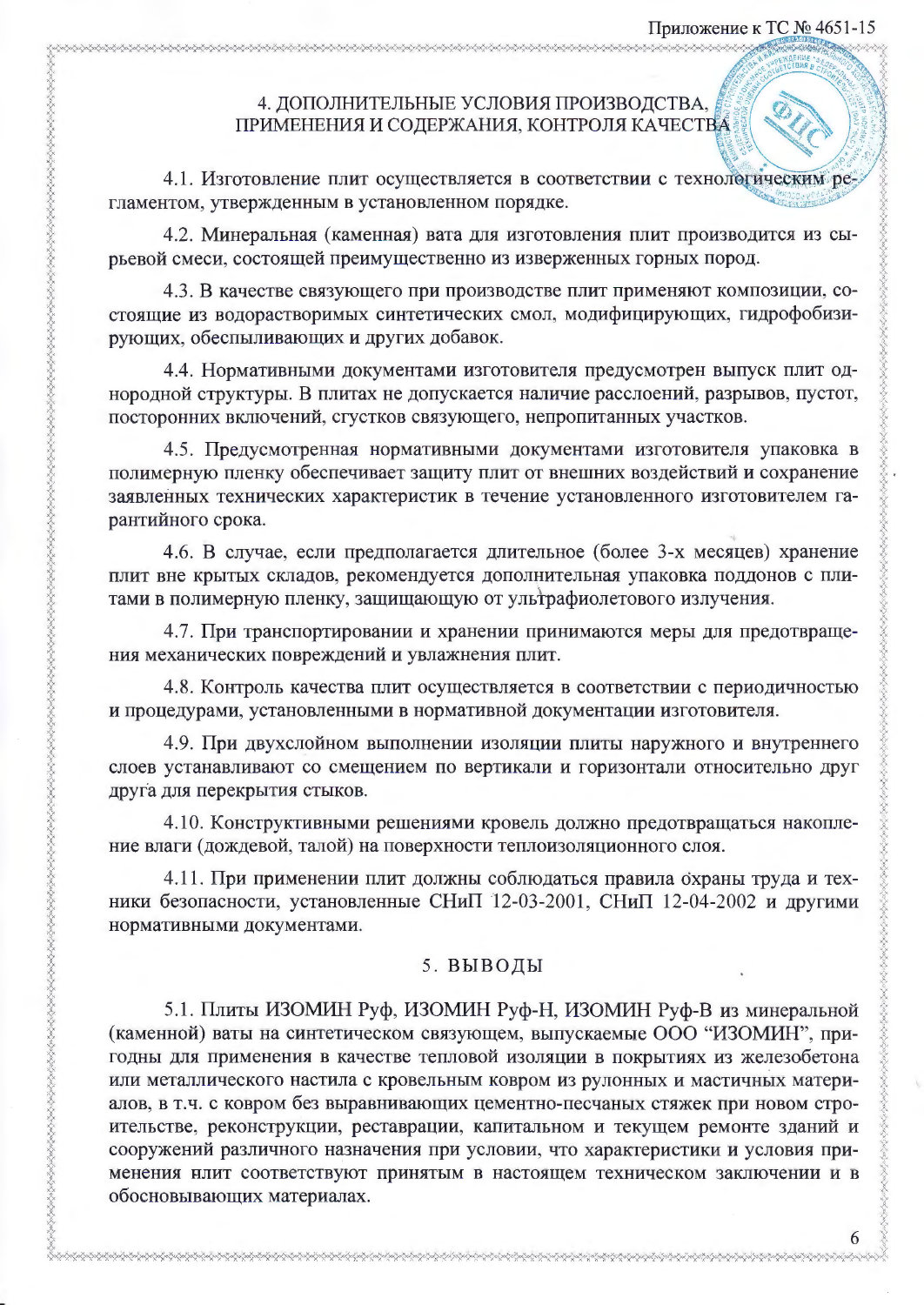5.2. Выбор варианта устройства теплоизоляции и конкретной марки плит осуществляется при проектировании объекта с учетом нормативных нагрузок на покрытие и условий эксплуатации здания.

5.3. Плиты ИЗОМИН Руф могут применяться в качестве однослойной изоляции кровель.

5.4. Плиты ИЗОМИН Руф-Н могут применяться в качестве нижнего (внутреннего) слоя при двухслойном выполнении теплоизоляции кровель, а также в качестве среднего слоя в конструкциях звукопоглощающих облицовок и акустических экранов для снижения шума в зданиях всех типов и шума транспортных потоков.

5.5. Плиты ИЗОМИН Руф-В могут применяться в качестве верхнего (наружного) слоя при двухслойном выполнении изоляции кровель.

5.6. Плиты в составе кровельных систем могут применяться во всех климатических районах по СП 131.13330.2012 и зонах влажности по СП 50.13330.2012.

5.7. Допускаемая степень агрессивности наружной среды по СП 28.13330.2012неагрессивная, слабоагрессивная, среднеагрессивная.

### 6. ПЕРЕЧЕНЬ ИСПОЛЬЗОВАННЫХ МАТЕРИАЛОВ И НОРМАТИВНЫХ ДОКУМЕНТОВ

1. ТУ 5762-001-58256885-2007 (с изм. №1) "Плиты минераловатные теплоизоляционные кровельные "ИЗОМИН" на синтетическом связующем. Технические условия". ООО "ИЗОМИН".

2. Экспертное заключение на продукцию № 110-6 от 27.02.2012 Федерального бюджетного учреждения здравоохранения "Центр гигиены и эпидемиологии в Московской области".

3. Протокол испытаний № 2160 от 13.08.2015 АИЛЦ Филиала ФБУЗ "Центр гигиены и эпидемиологии в Московской области" в Каширском, Серебряно-Прудском, Ступинском районах.

4. Сертификат соответствия Техническому регламенту о требованиях пожарной безопасности № С-RU.ПБ37.В.01561 от 08.07.2015 ОС ООО "НПО ПОЖЦЕНТР", Москва.

5. Протокол испытаний № 12020 от 22.07.2015 Лаборатории строительной теплофизики НИИСФ РААСН, Москва.

6. Заключение по результатам акустических испытаний теплоизоляционных плит из минерального волокна, производимых ООО "ИЗОМИН" от 27.08.2008. Лаборатория архитектурной акустики и акустических материалов НИИСФ РААСН, Москва.

7. Законодательные акты и нормативные документы:

Федеральный закон № 384-ФЗ от 30.12.2009 "Технический регламент-о безопасности зданий и сооружений";

Федеральный закон № 123-ФЗ от 22.07.2008 "Технический регламент о требованиях пожарной безопасности";

ГОСТ 32314 (EN 13162:2008) "Изделия из минеральной ваты теплоизоляционные промышленного производства, применяемые в строительстве. Общие технические условия";